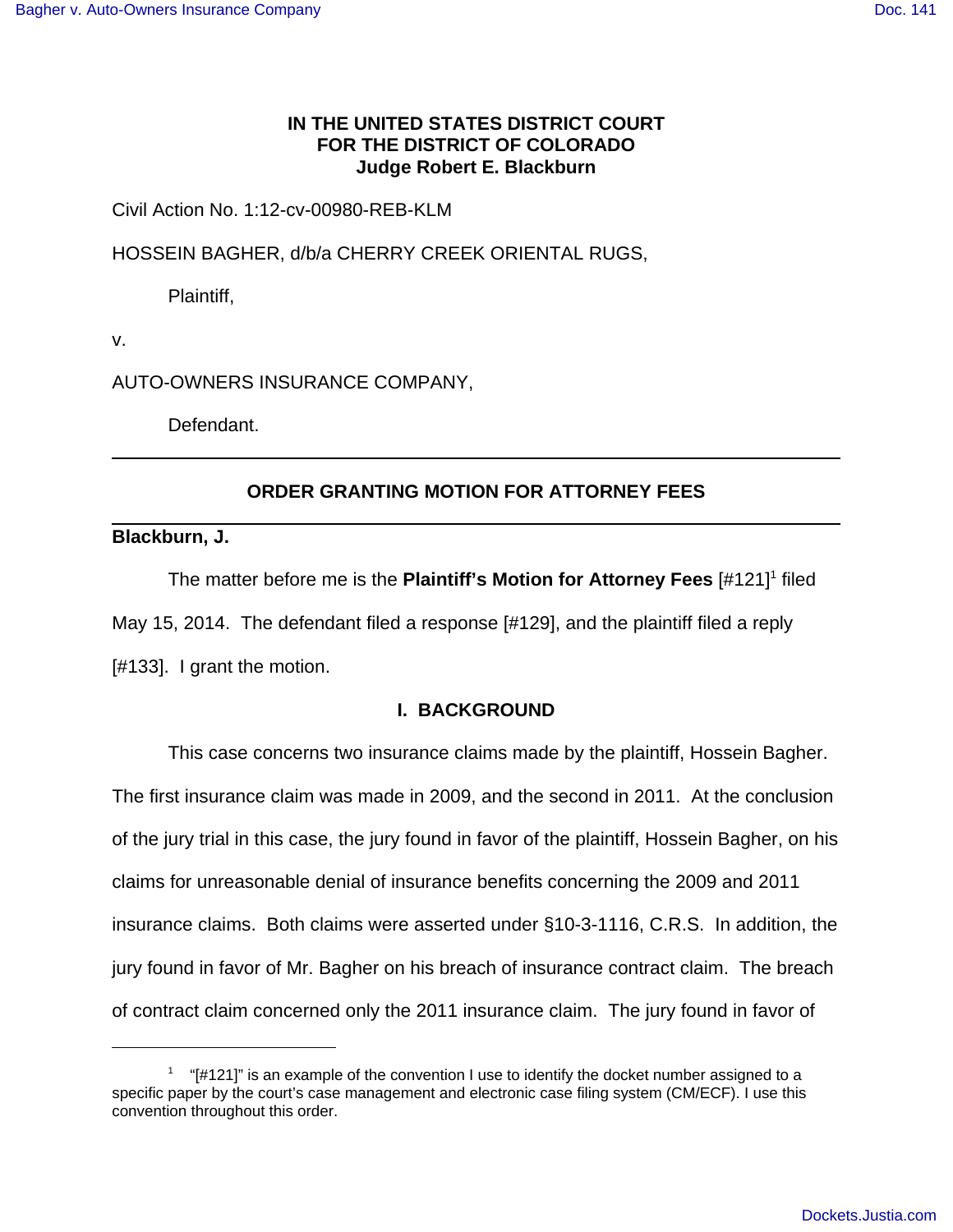the defendant, Auto-Owners Insurance Company, on the two bad faith breach of insurance contract claims asserted by Mr. Bagher. These two claims were also based on the 2009 and 2011 insurance claims. Mr. Bagher now requests an award of attorney fees as a portion of his statutory damages.

### **II. STANDARD OF REVIEW**

A plaintiff who successfully asserts a claim for unreasonable delay or denial of insurance benefits under §10-3-1116, C.R.S., may recover, inter alia, reasonable attorney fees as a part of damages. Thus, Mr. Bagher seeks an award of reasonable attorney fees under §10-3-1116.

The claims of Mr. Bagher, including his claim for an award of attorney fees, are claims under the laws of the state of Colorado. Therefore, Colorado law controls. In Colorado, if a statute providing for an award of reasonable attorney fees does not provide a definition of reasonableness, "the amount of the award must be determined in light of all the circumstances, based upon the time and effort reasonably expended by the prevailing party's attorney." **Tallitsch v. Child Support Services, Inc.**, 926 P.2d 143, 147 (Colo. App.1996) (internal quotation and citation omitted). Section 10-3-1116 does not provide a definition of reasonableness. Nevertheless, "[i]n awarding attorney fees, the trial court may consider, among other factors, the amount in controversy, the duration of representation, the complexity of the case, the value of the legal services to the client, and the usage in the legal community concerning fees in similar cases. No one of these factors is conclusive." **Melssen v. Auto-Owners Ins. Co.**, 285 P.3d 328,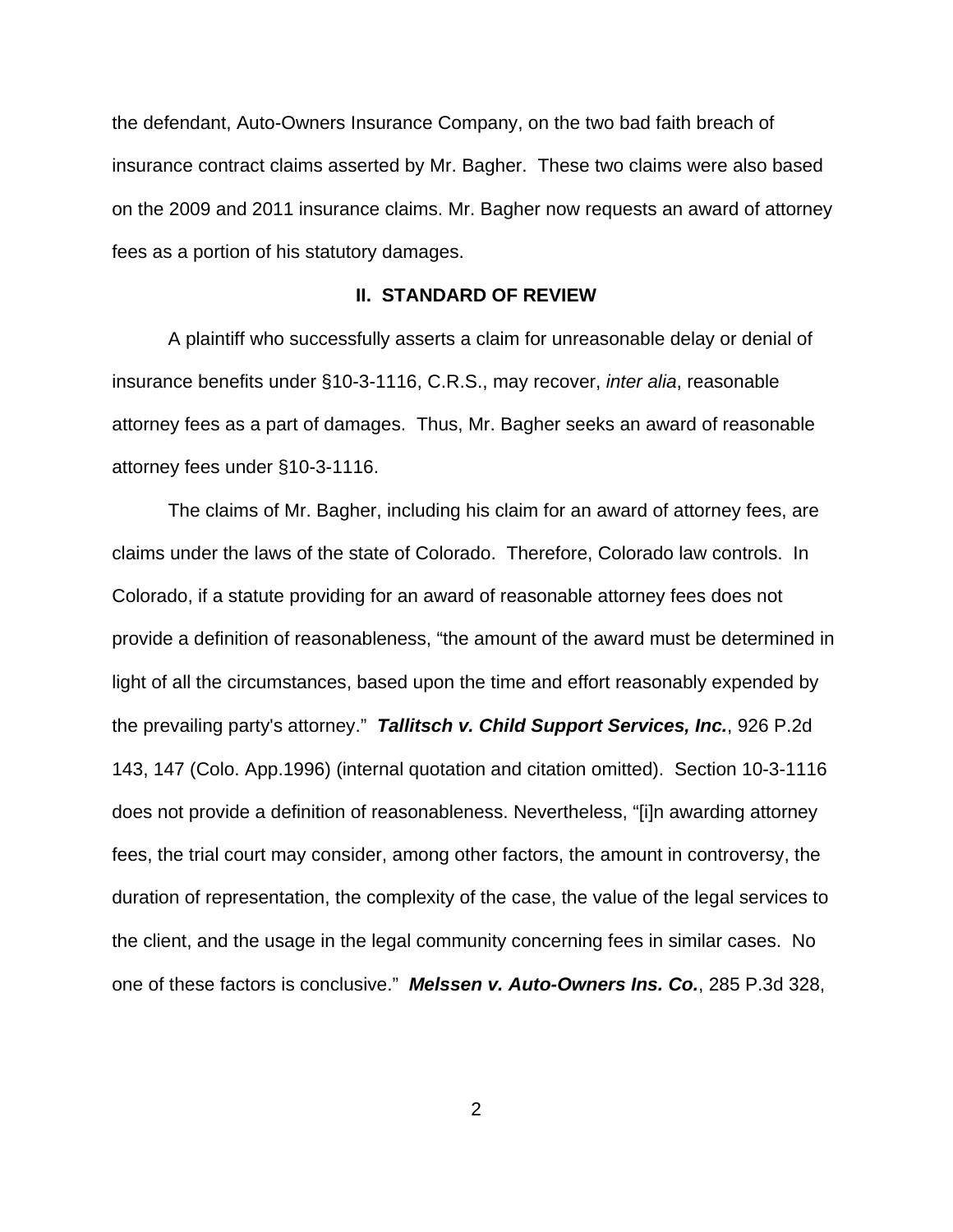339 (Colo. App., 2012) (citation omitted).<sup>2</sup> "The party requesting an award of attorney fees bears the burden of proving by a preponderance of the evidence its entitlement to such an award." **American Water Development, Inc. v. City of Alamosa**, 874 P.2d 352, 383 (Colo. 1994)

The fact that a matter is handled by an attorney under a fee agreement does not, per se, require a court to award the amount to which the attorney and client agreed. **Spensieri v. Farmers Alliance Mutual Insurance Co.**, 804 P.2d 268, 271 (Colo. App.1990). The general criterion for the court "is not what the parties agreed, but what reflects reasonable value for services rendered." **Id**. (citing **Johnson v. Georgia Highway Express, Inc.**, 488 F.2d 714 (5th Cir.1974)).

The Colorado and federal standards for calculating reasonable attorney fees are essentially identical. The starting point for any calculation is the "lodestar," that is, the number of hours reasonably expended multiplied by a reasonable hourly rate. **Hensley v. Eckerhart**, 461 U.S. 424, 433 (1983); **Malloy v. Monahan**, 73 F.3d 1012, 1017-18  $(10<sup>th</sup>$  Cir. 1996). In determining the reasonable number of hours spent on the litigation, the applicant must exercise the same "billing judgment" as would be proper in setting fees for a paying client. **Hensley**, 461 U.S. at 437; **Malloy**, 73 F.3d at 1018. "'Hours that are not properly billed to one's *client* also are not properly billed to one's adversary

 $2$  Rule 1.5 of the Colorado Rules of Professional Conduct provides a similar list of factors. "The factors to be considered in determining the reasonableness of a fee include the following:(1) the time and labor required, the novelty and difficulty of the questions involved, and the skill requisite to perform the legal service properly;(2) the likelihood, if apparent to the client, that the acceptance of the particular employment will preclude other employment by the lawyer;(3) the fee customarily charged in the locality for similar legal services;(4) the amount involved and the results obtained;(5) the time limitations imposed by the client or by the circumstances;(6) the nature and length of the professional relationship with the client;(7) the experience, reputation, and ability of the lawyer or lawyers performing the services; and(8) whether the fee is fixed or contingent."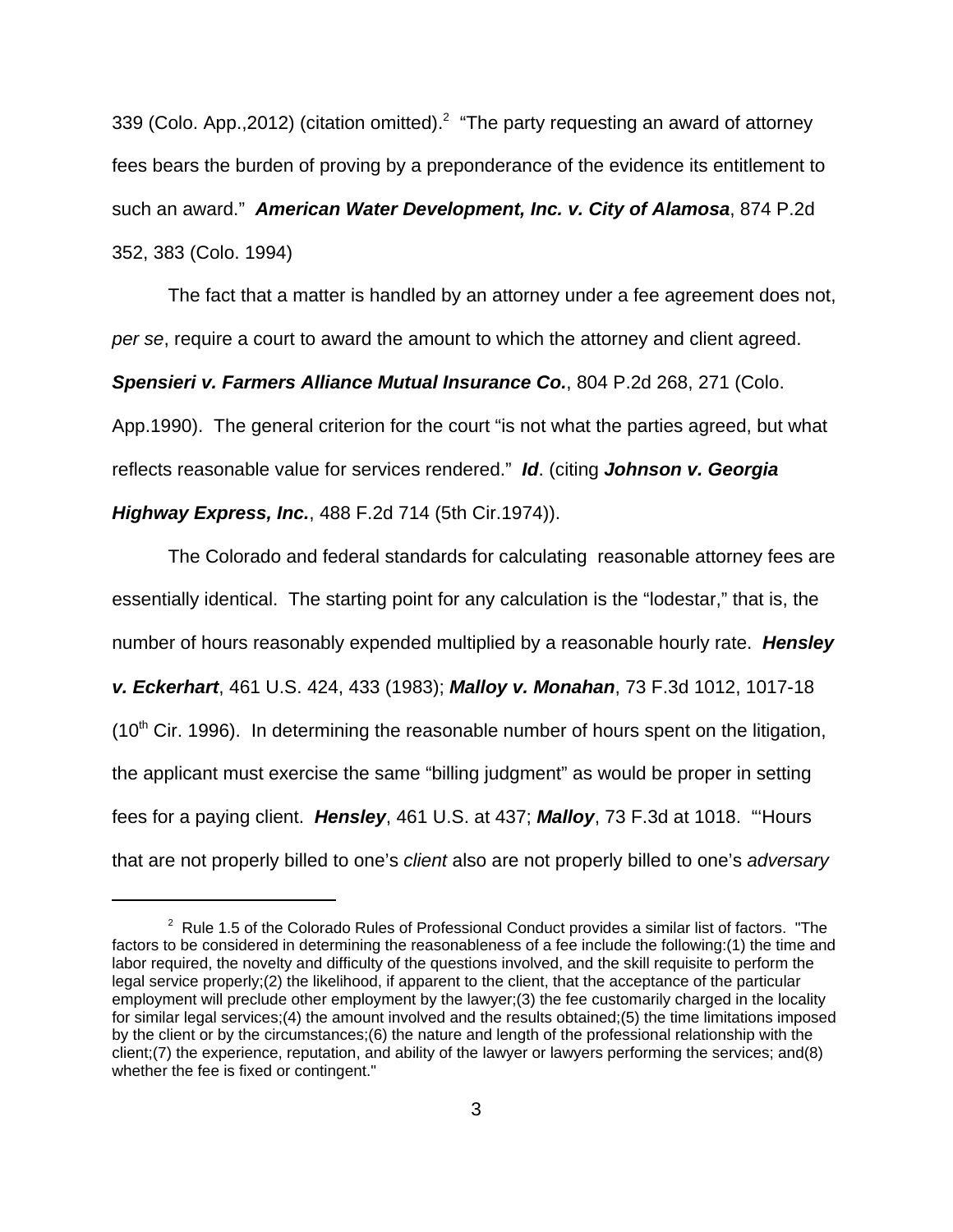pursuant to statutory authority.'" **Hensley**, 461 U.S. at 434 (quoting **Copeland v. Marshall**, 641 F.2d 880, 891 (D.C. Cir. 1980) (en banc)) (emphasis in **Copeland**). Counsel, therefore, must make a good faith effort to exclude hours that are "excessive, redundant or otherwise unnecessary." **Id**.

### **III. ANALYSIS**

## A. Attorney Fees As Damages

Auto-Owners contends attorney fees are an inextricable component of damages for under §10-3-1115 and §10-3-1116, C.R.S. Auto-Owners contends that if damages in the form of attorney fees were not proven at trial, then Mr. Bagher may not recover attorney fees.

Under Colorado law, which controls, the law is otherwise. "When attorney fees are treated as damages, they are often awarded and set by a court, even in a jury trial." **Hall v. American Standard Ins. Co. of Wisconsin**, 292 P.3d 1196, 1201 (Colo. App. 2012). In **Hall**, the court determined that the trial court, and not the jury, determines the amount of attorney fees due on a successful claim under §10-3-1115 and §10-3-1116. **Id**. This approach is adopted and extended in the Colorado Jury Instructions - Civil. "Though determined post-trial by the court, even in jury trials, reasonable attorney fees and costs allowed by §10-3-1116(1), C.R.S., constitute statutory damages that must be reduced to judgment before appeal may be taken." CJI-Civ. 4<sup>th</sup> 25:10, n. 4 (citing *Hall*). Thus, the fact that attorney fees are classified as damages in §10-3-1116(1) does not bar the court from determining and awarding attorney fees on a claim under that statute.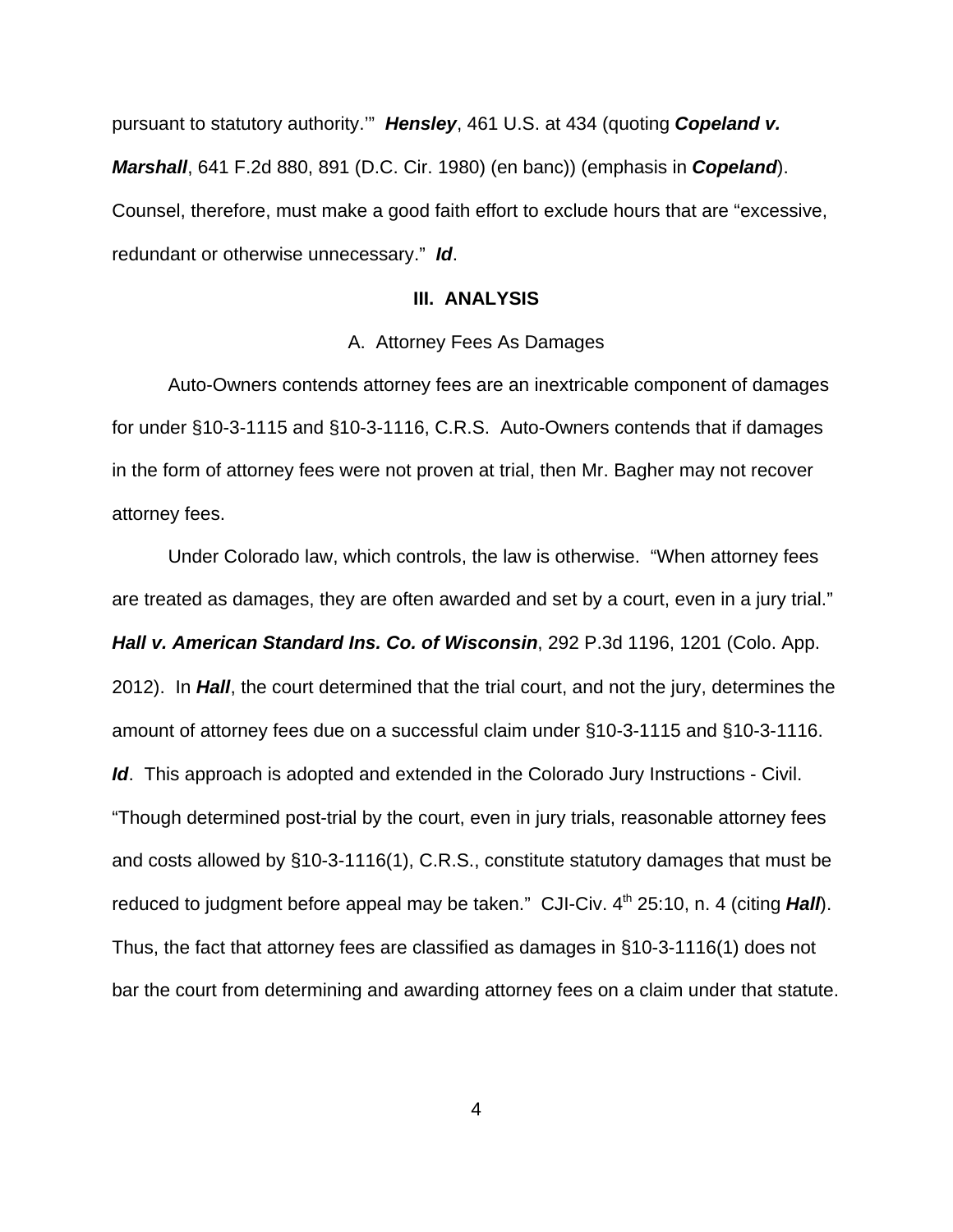#### B. Lodestar Amount

1. Reasonable Hourly Rates: The hourly rates charged by counsel for Mr. Bagher are reasonable. Auto-Owners notes that the hourly rates charged for two associate attorneys are at the higher end of the range of reasonable rates for associates with similar experience. Response [#129], p. 10. However, Auto-Owners does not argue that these associate rates or any other rates charged by counsel for Mr. Bagher are unreasonable.

2. Billing Records & Number of Hours Spent: Auto-Owners contends some entries on the billing records [#121-2] of counsel for Mr. Bagher are inexplicit because they do not describe fully the tasks performed or the topic or basis for the task. Auto-Owners points to entries that note a telephone conversation, conferral, or email with no description of the basis for the communication. This is captious cavil. In the context of this case and the billing records as a whole, I find that the entries cited by Auto-Owners are sufficiently specific. All litigation which rises to any level of complexity, as did this case, requires frequent communication with a variety of people. The fact that these entries do not specify all of the details does not render these entries unreasonably inexplicit. As a whole, the billing records of counsel for Mr. Bagher are sufficiently detailed and specific.

3. Lodestar Calculation: Based on the number of hours billed at reasonable hourly rates, the lodestar amount sought by Mr. Bagher is 292,018.50 dollars.

#### C. Other Considerations

1. Degree of Success: Auto-Owners contends the results and the degree of success achieved in this case are not sufficient to support a full recovery of reasonable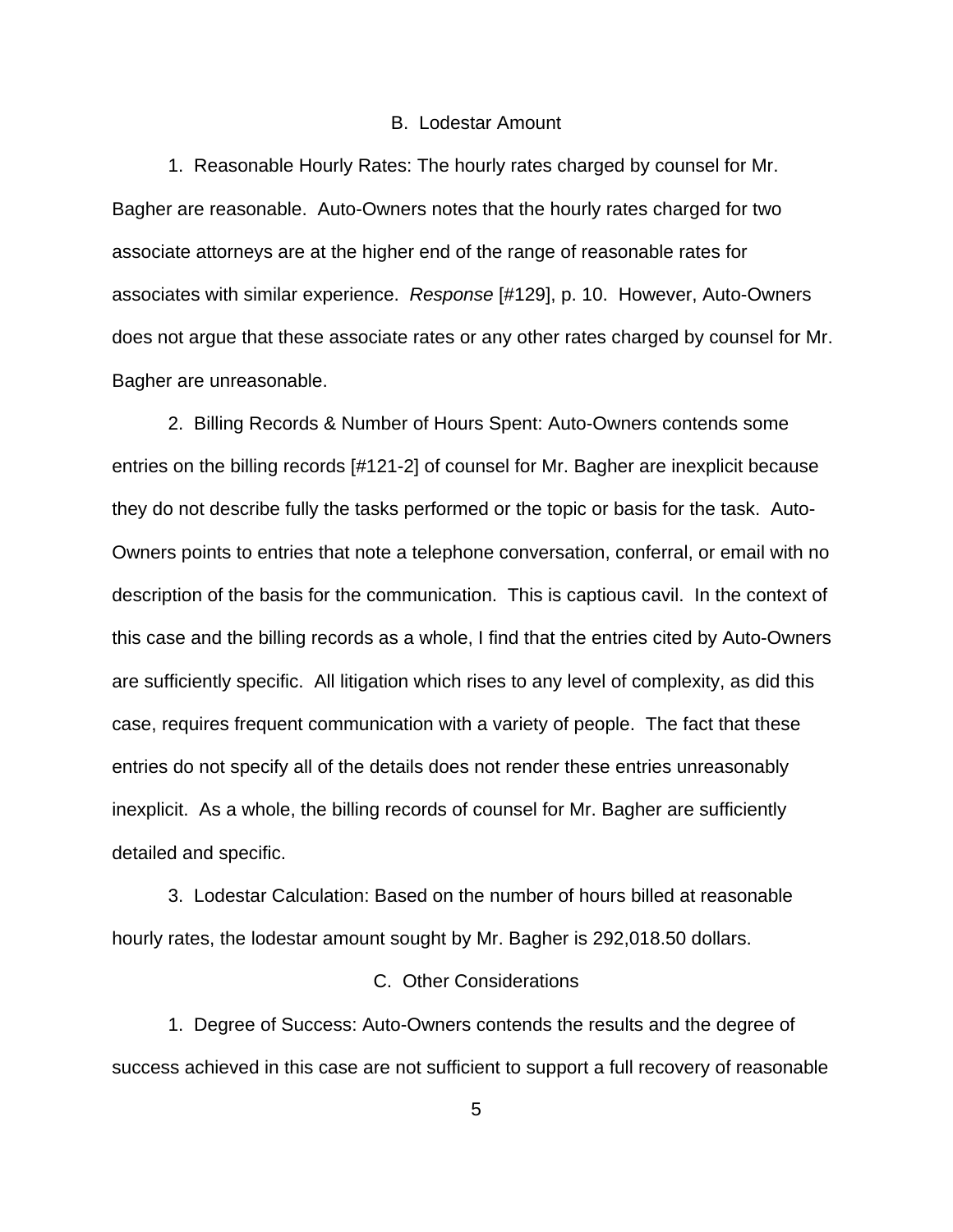attorney fees. Auto-Owners notes that Mr. Bagher claimed the value of the rugs at issue in the 2009 claim was about 137,000 to 167,000 dollars. On the 2011 claim, Mr. Bagher sought damages of around 900,000 dollars. The jury awarded 15,000 dollars on the 2009 claim and 115,000 dollars on the 2011 claim. Under §10-3-116(1), the damages awarded by the jury on claims under the statute were doubled automatically. On the other hand, Mr. Bagher was not successful on his claim for breach of insurance contract on the 2009 claim and was not successful on his two claims of bad faith breach of insurance contract.

The fact that a party was not granted all of the relief he sought is not necessarily a significant factor in determining a reasonable amount of attorney fees. **Stuart v. North Shore Water & San. Dist.**, 211 P.3d 59, 64 (Colo. App. 2009). "The standard to be applied in determining this question is whether the relief granted is to be considered limited in comparison to the scope of the litigation as a whole." **Id**. (citation and internal quotation omitted). Comparison of the final judgment to the damages figures argued by the parties at trial informs only obliquely an assessment of the degree of success of Mr. Bagher. More important is the fact that Mr. Bagher engaged in two years of survigrous litigation against a well-funded defendant, Auto-Owners, which provided formidable opposition throughout the litigation. Ultimately, Mr. Bagher demonstrated that Auto-Owners unreasonably denied payment of insurance benefits on both the 2009 and 2011 claims. The claims tied to the 2009 insurance claim were based on the same facts and similar legal theories. Similarly, the claims tied to the 2011 insurance claim were based on the same facts and similar legal theories. Thus, the claims were intertwined.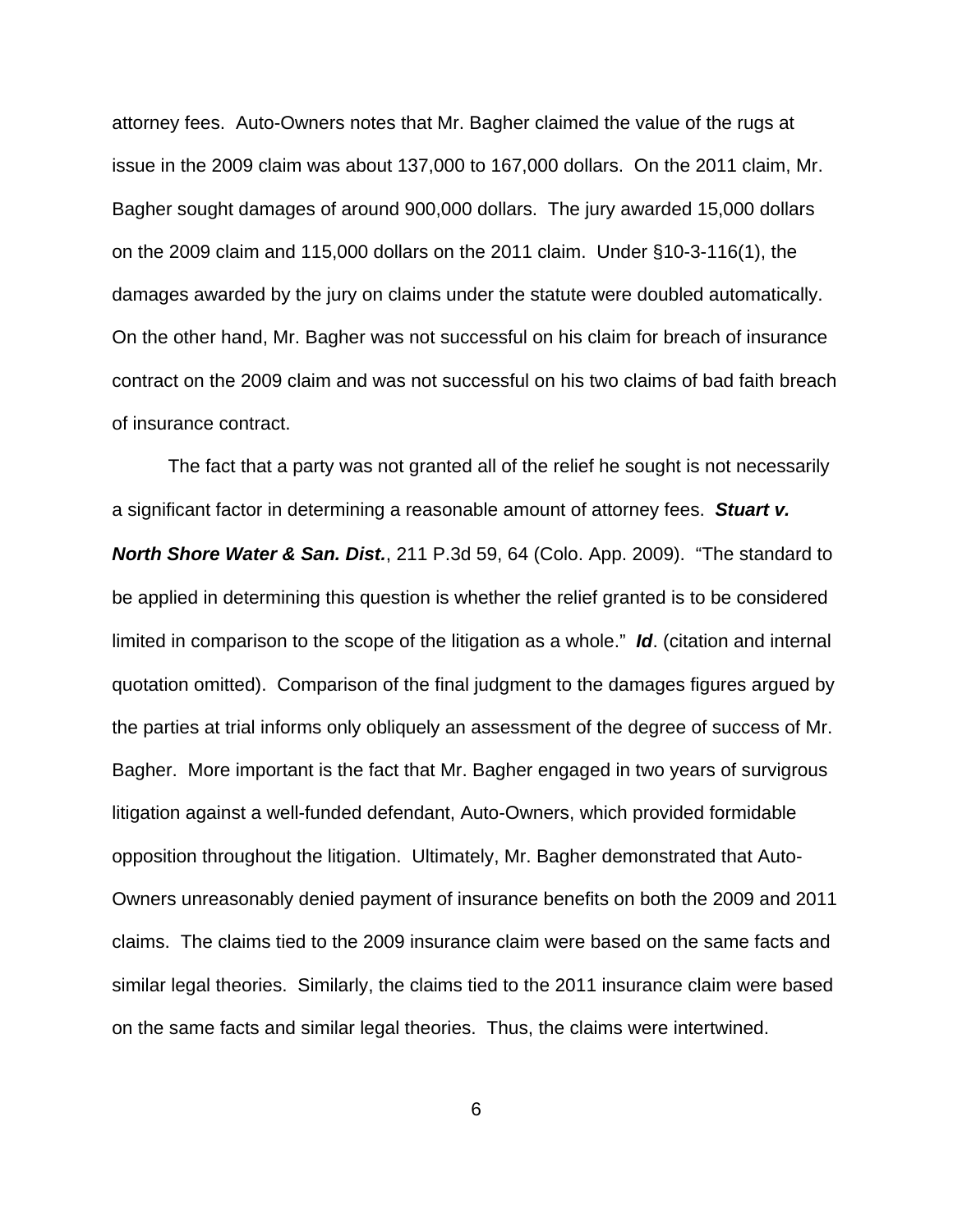Although Mr. Bagher was not fully successful, either in terms of prevailing on all of his claims or of being awarded all of the damages he sought, he was successful in a way that is very significant. Proof that an insurance company, on two occasions, unreasonably denied insurance benefits is a significant success. That success, I conclude, merits an award of all reasonable attorney fees tied to the statutory claims.

2. Allocation Among Claims: Addressing an issue related to the degree of success, Auto-Owners contends Mr. Bagher has made no effort to allocate his attorney fees among his claims under §10-3-1116, C.R.S., which includes the attorney fee shifting provision, and his other claims. "(A)ttorney fees must be carefully reviewed and allocated to avoid awarding fees for work performed on overlapping claims that are not covered by a fee shifting statute or rule." **Haynes v. City of Gunnison**, 214 F.Supp.2d 1119, 1122 (D. Colo. 2002).

However, many lawsuits involve multiple claims based on a common nucleus of facts and related legal theories. **Robinson v. City of Edmond**, 160 F.3d 1275, 1283  $(10^{th}$  Cir. 1998).

In such cases, it is inappropriate for a district court to evaluate the individual claims as though they were discrete and severable. Litigants should be given the breathing room to raise alternative legal grounds without fear that merely raising an alternative theory will threaten the attorney's subsequent compensation. Instead, a court should focus on the significance of the overall relief that the prevailing party has won: The result is what matters.

**Id**. (internal quotation and citation omitted).

As noted previously, the claims of Mr. Bagher were intertwined closely both factually and legally. One claim, his breach of insurance contract claim tied to the 2009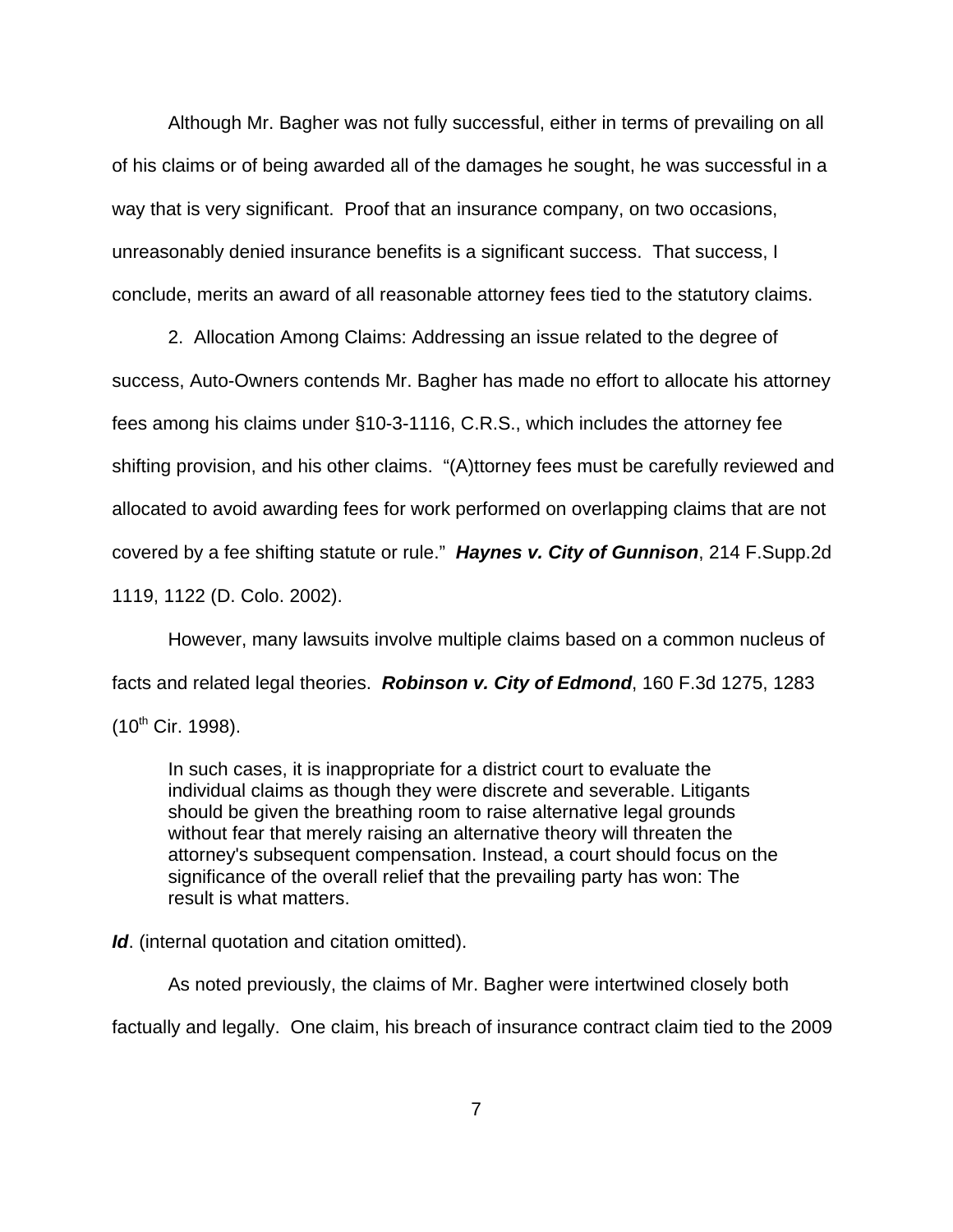insurance claim, was dismissed prior to trial. Mr. Bagher does not seek fees incurred in responding to the motion for summary judgment of Auto-Owners which motion focused on that claim. In that sense, Mr. Bagher has allocated his attorney fees claim to exclude the breach of insurance contract claim tied to the 2009 insurance claim. Otherwise, the claims of Mr. Bagher are so closely tied together that a further allocation is neither reasonable nor required. Given the totality of circumstances, I will not reduce the lodestar amount based on a failure to allocate among claims.

3. Contingency Fee Agreement: Mr. Bagher is represented by counsel under a contingency fee agreement which provides that Mr. Bagher will pay his attorneys thirtyfive per cent (35%) of the gross amount collected. Auto-Owners contends any award of attorney fees should be capped at 35% of the recovery awarded by the jury, or 260,001 dollars. This position ignores the fact that attorney fees are a component of damages for a claim under §10-3-1116, C.R.S. An award of attorney fees as damages affects the fee paid to counsel under the contingency fee agreement.

The statute under which Mr. Bagher seeks an award of attorney fees is remedial in nature and is designed to "curb perceived abuses in the insurance industry."

**Kisselman v. Am. Family Mut. Ins. Co.**, 292 P.3d 964, 976 (Colo. App. 2011).

Addressing the similar purpose of the attorney fees provision of 42 U.S.C. § 1988, the

Supreme Court of the Untied States noted:

[§ 1988] contemplates reasonable compensation, in light of all of the circumstances, for the time and effort expended by the attorney for the prevailing plaintiff, no more and no less. Should a fee agreement provide less than a reasonable fee calculated in this manner, the defendant should nevertheless be required to pay the higher amount. The defendant is not, however, required to pay the amount called for in a contingent-fee contract if it is more than a reasonable fee calculated in the usual way.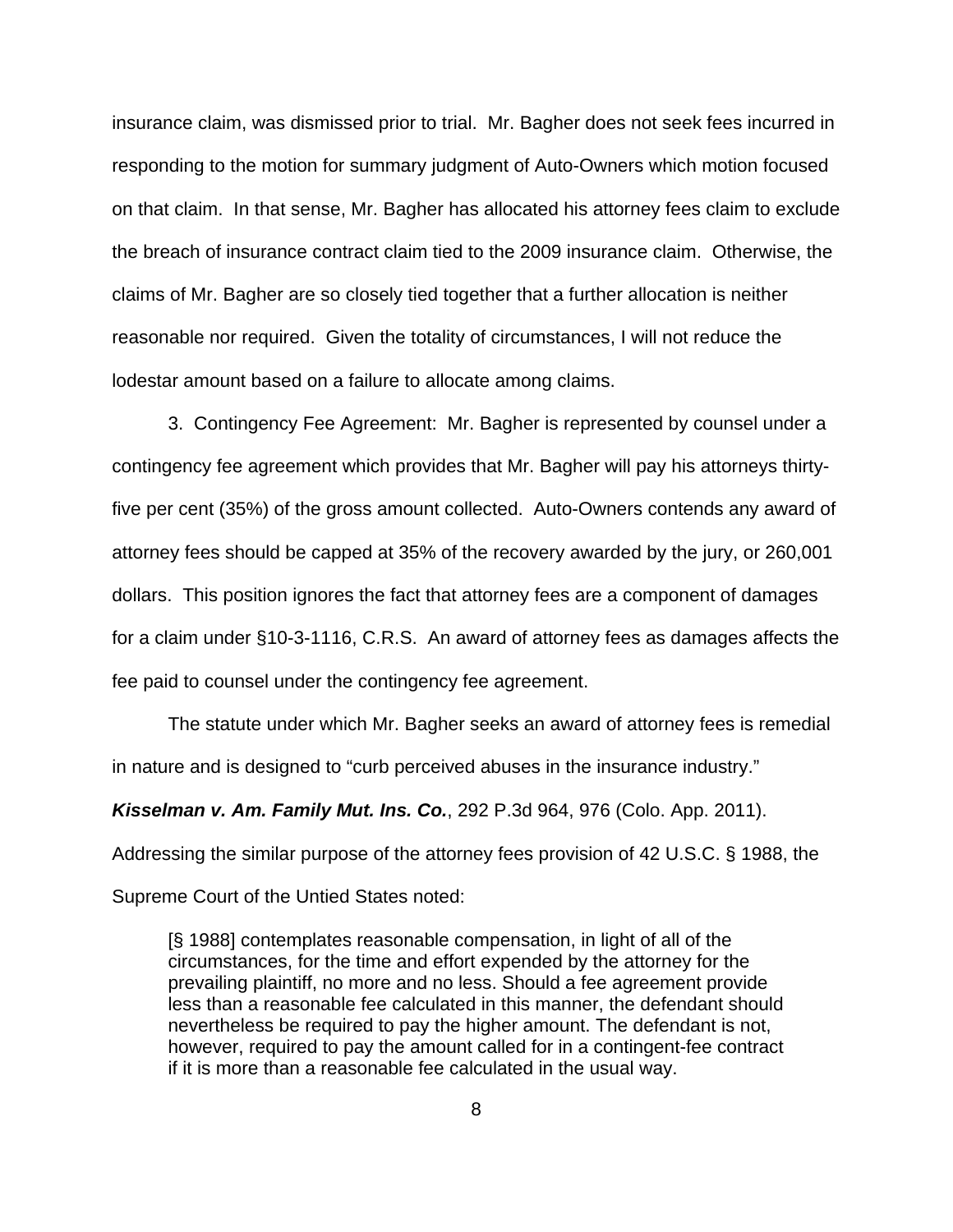**Blanchard v. Bergeron**, 489 U.S. 87, 93 (1989).

The jury in this case awarded damages of 130,001 dollars. Under §10-3-1116, C.R.S., the award was doubled, resulting in a total award of 260,001 dollars. See Final Judgment [#117] at 3, ¶ 3. An additional award of damages in the form of attorney fees of 292,018.50 dollars produces a total award of damages of 552,019.50 dollars. Under the contingency fee agreement, 35% of that total award, or 193,206.82 dollars, would be due counsel for Mr. Bagher. Of course, contingent fees of 193,206.82 dollars is less than the lodestar amount of 292,018.50 dollars.

Given these circumstances, I find and conclude that Mr. Bagher must be awarded a reasonable attorney fee of 292,018.50 dollars. Although that amount is larger than the amount due under the contingency fee agreement, the lodestar amount serves the primary statutory purpose under the fee shifting provision of §10-3-1116, C.R.S.

### **V. CONCLUSION & ORDERS**

Based on the nature and extent of this litigation and the applicable law concerning attorney fees, Mr. Bagher is entitled to an award of reasonable attorney fees of 292,018.50 dollars as a component of his overall damages under the statute.

## **THEREFORE, IT IS ORDERED**

1. That the **Plaintiff's Motion for Attorney Fees** [#121] filed May 15, 2014, is granted;

2. That under §10-3-1116(1), C.R.S., the plaintiff, Hossein Bagher, is awarded a reasonable attorney fee of 292,018.50 dollars payable to the plaintiff by the defendant,